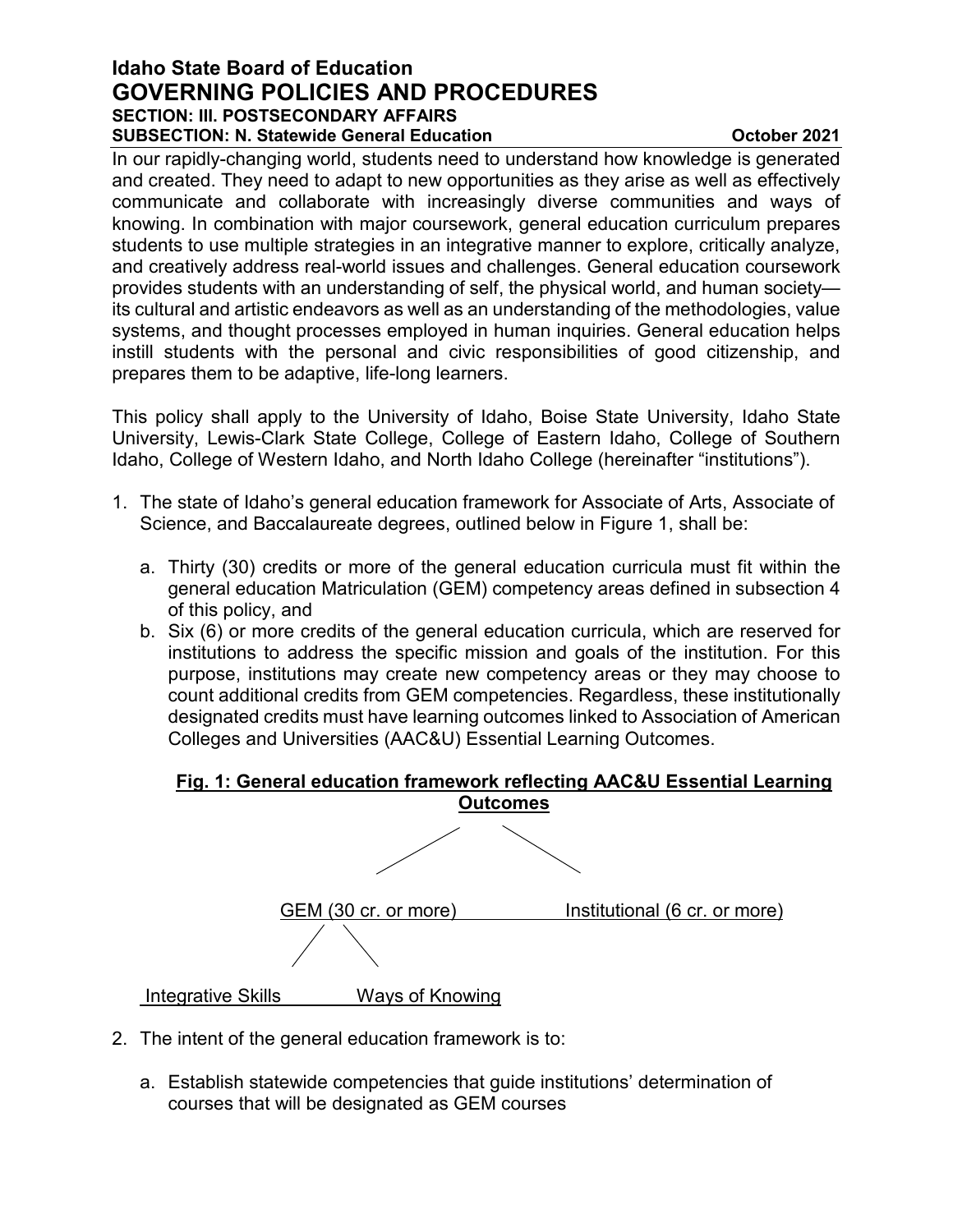- b. Establish shared rubrics that guide course/general education program assessment; and
- c. Create a transparent and seamless transfer experience for undergraduate students.
- 3. There are six (6) GEM competency areas. The first two (2) emphasize integrative skills intended to inform the learning process throughout general education and major. The final four (4) represent ways of knowing and are intended to expose students to ideas and engage them in a broad range of active learning experiences. The GEM competency areas are as listed:
	- a. Written Communication
	- b. Oral Communication
	- c. Mathematical Ways of Knowing
	- d. Scientific Ways of Knowing
	- e. Humanistic and Artistic Ways of Knowing
	- f. Social and Behavioral Ways of Knowing
- 4. GEM courses in each area shall include the following competencies:
	- a. Written Communication

Upon completion of a course in this category, students are able to demonstrate the following competencies:

- i. Use flexible writing process strategies to generate, develop, revise, proofread, and edit texts.
- ii. Adopt strategies and genre appropriate to the rhetorical situation.
- iii. Use inquiry-based strategies to conduct research that explores multiple and diverse ideas and perspectives, appropriate to the rhetorical context.
- iv. Use rhetorically appropriate strategies to evaluate, represent, and respond to the ideas and research of others.
- v. Address readers' biases and assumptions with well-developed evidencebased reasoning.
- vi. Use appropriate conventions for integrating, citing, and documenting source material.
- vii. Read, interpret, and communicate key concepts in writing and rhetoric.

#### b. Oral Communication

Upon completion of a course in this category, students are able to demonstrate the following competencies:

- i. Research, discover, and develop information resources and structure spoken messages to increase knowledge and understanding.
- ii. Research, discover, and develop evidence-based reasoning and persuasive appeals for ethically influencing attitudes, values, beliefs, or behaviors.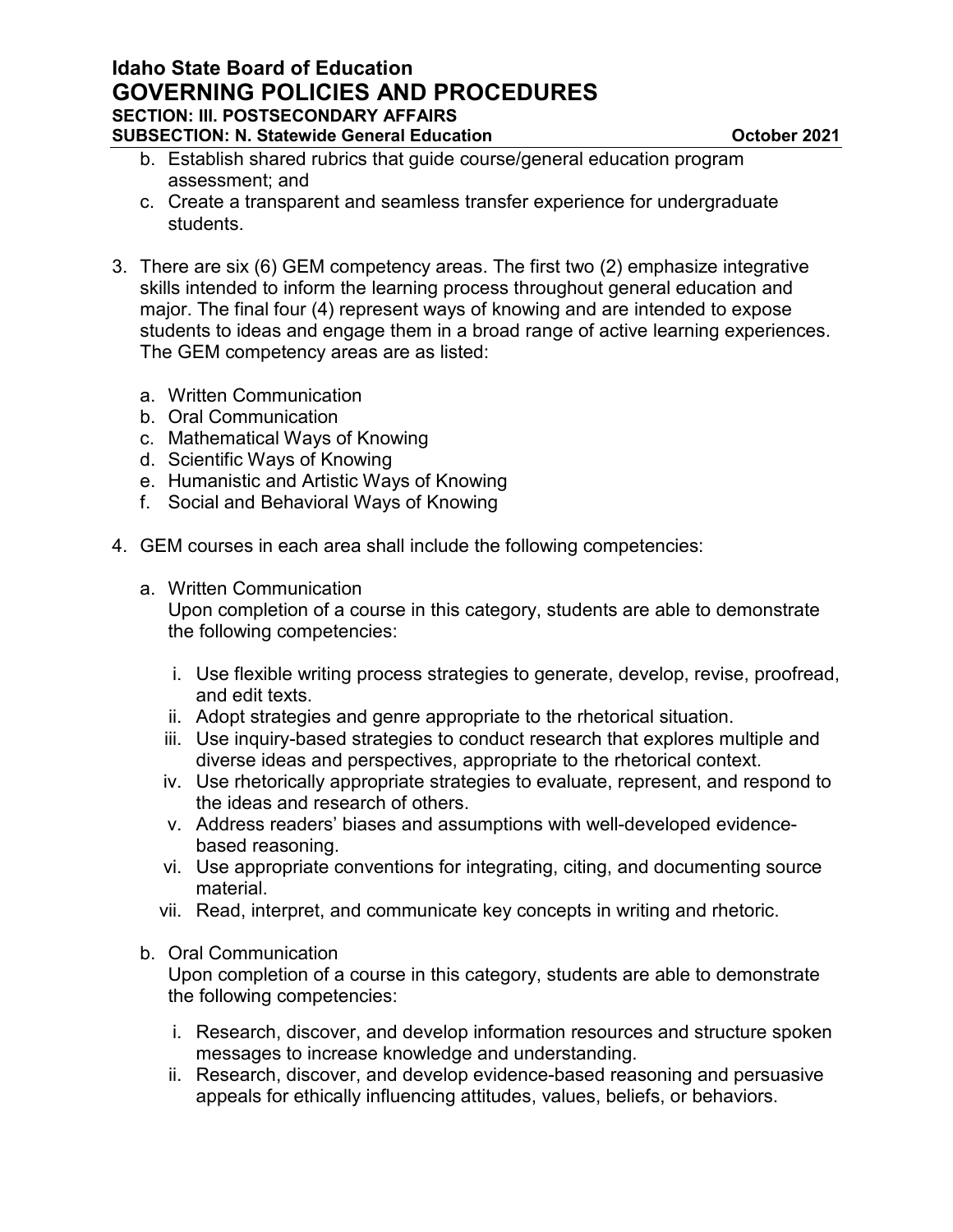# **Idaho State Board of Education GOVERNING POLICIES AND PROCEDURES SECTION: III. POSTSECONDARY AFFAIRS**

**SUBSECTION: N. Statewide General Education CUBSECTION: N. Statewide General Education** 

iii. Adapt spoken messages to the diverse personal, ideological, and emotional needs of individuals, groups, or contexts.

- iv. Employ effective spoken and nonverbal behaviors that support communication goals and illustrate self-efficacy.
- v. Listen in order to effectively and critically evaluate the reasoning, evidence, and communication strategies of self and others.
- vi. Demonstrate knowledge of key theories, perspectives, principles, and concepts in the Communication discipline, as applied to oral communication.
- c. Mathematical Ways of Knowing Upon completion of a course in this category, a student is able to demonstrate the following competencies:
	- i. Interpret mathematical concepts.
	- ii. Represent information/data.
	- iii. Use appropriate strategies/procedures when solving mathematical problems.
	- iv. Draw reasonable conclusions based on quantitative information.
- d. Scientific Ways of Knowing

Upon completion of a non-lab course in this category, a student is able to demonstrate competencies i-iv. A student is able to demonstrate all five competencies, i-v, upon completion of a lab course.

- i. Apply foundational knowledge and models of a discipline in the physical or natural sciences to analyze and/or predict phenomena.
- ii. Apply scientific reasoning to critically evaluate assertions.
- iii. Interpret and communicate scientific information via written, spoken and/or visual representations.
- iv. Describe the relevance of specific scientific principles to the human experience.
- v. Test a hypothesis in the laboratory or field using discipline-specific tools and techniques for observation, data collection and analysis to form a defensible conclusion.
- e. Humanistic and Artistic Ways of Knowing Upon completion of a course in this category, students are able to demonstrate at least five (5) of the following competencies:
	- i. Recognize and describe humanistic, historical, or artistic works within problems and patterns of the human experience.
	- ii. Distinguish and apply methodologies, approaches, or traditions specific to the discipline.
	- iii. Differentiate formal, conceptual, and technical elements specific to the discipline.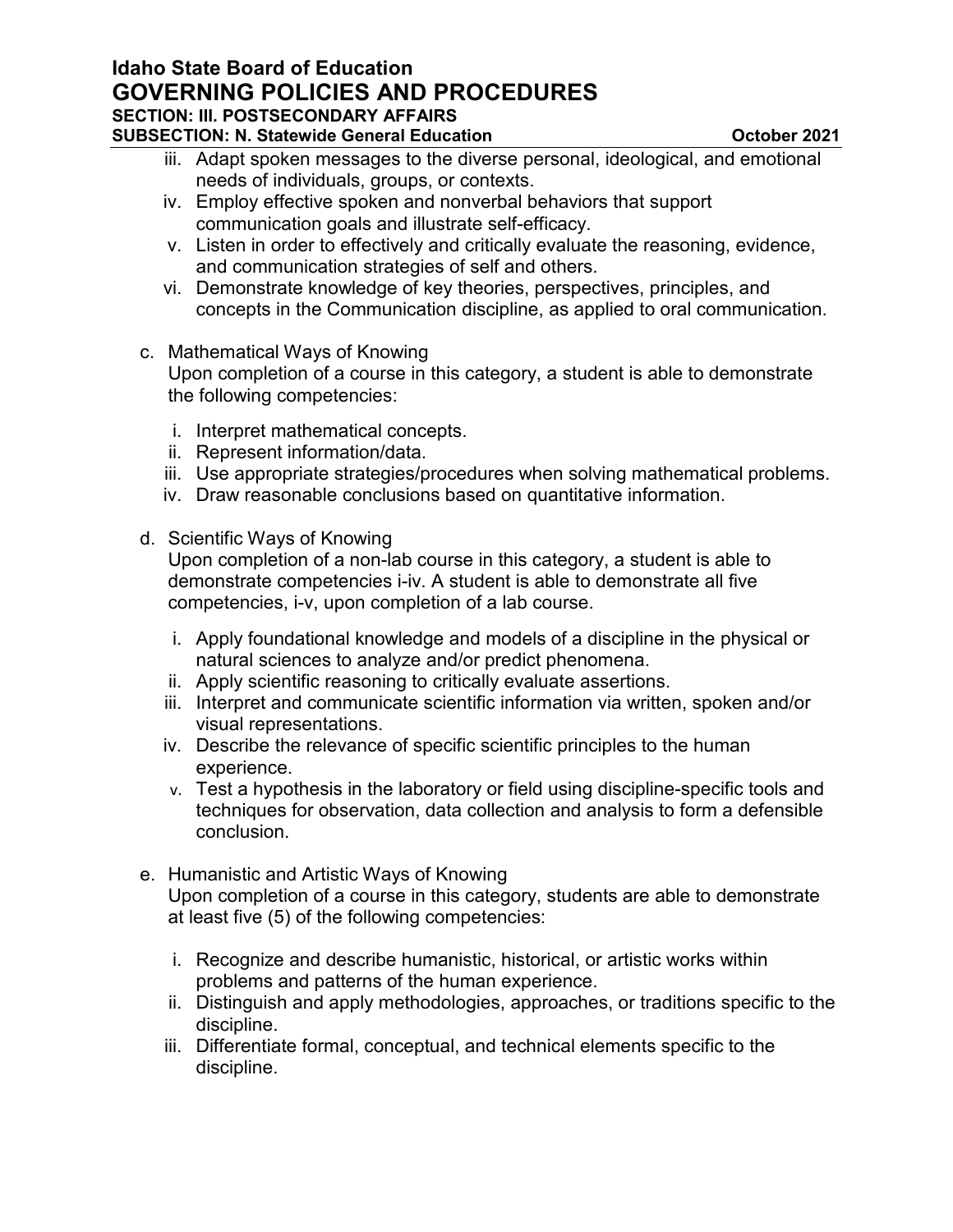## **Idaho State Board of Education GOVERNING POLICIES AND PROCEDURES SECTION: III. POSTSECONDARY AFFAIRS SUBSECTION: N. Statewide General Education CUBSECTION: N. Statewide General Education**

- iv. Analyze, evaluate, and interpret texts, objects, events, or ideas in their cultural, intellectual or historical contexts.
- v. Interpret artistic or humanistic works through the creation of art, language, or performance.
- vi. Develop critical perspectives or arguments about the subject matter, grounded in evidence-based analysis.
- vii. Demonstrate self-reflection, widened perspective, and respect for diverse viewpoints.
- f. Social and Behavioral Ways of Knowing Upon completion of a course in this category, students are able to demonstrate all five (5) of the following competencies.
	- i. Demonstrate knowledge of the theoretical and conceptual frameworks of a particular Social Science discipline.
	- ii. Describe self and the world by examining the dynamic interaction of individuals, groups, and societies as they shape and are shaped by history, culture, institutions, and ideas.
	- iii. Utilize Social Science approaches, such as research methods, inquiry, or problem-solving, to examine the variety of perspectives about human experiences.
	- iv. Evaluate how reasoning, history, or culture informs and guides individual, civic, or global decisions.
	- v. Identify the impact of the similarities and differences among and between individuals, cultures, or societies across space and time.
- 5. General Education Requirements
	- a. This subsection applies to Associate of Arts, Associate of Science, and Baccalaureate degrees. For the purpose of this policy, disciplines are indicated by course prefixes.

General education curricula must reflect the following credit distribution:

| <b>Competency Area</b>                  | <b>Minimum Credits</b>                                                                    |
|-----------------------------------------|-------------------------------------------------------------------------------------------|
| <b>Written Communication</b>            | 6                                                                                         |
| <b>Oral Communication</b>               | 2                                                                                         |
| Mathematical Ways of Knowing            | 3                                                                                         |
| Scientific Ways of Knowing              | 7 (from two different disciplines with<br>at least one laboratory or field<br>experience) |
| Humanistic and Artistic Ways of Knowing | 6 (from two different disciplines)                                                        |
| Social and Behavioral Ways of Knowing   | 6 (from two different disciplines)                                                        |
| Institutionally-Designated Credits      | 6                                                                                         |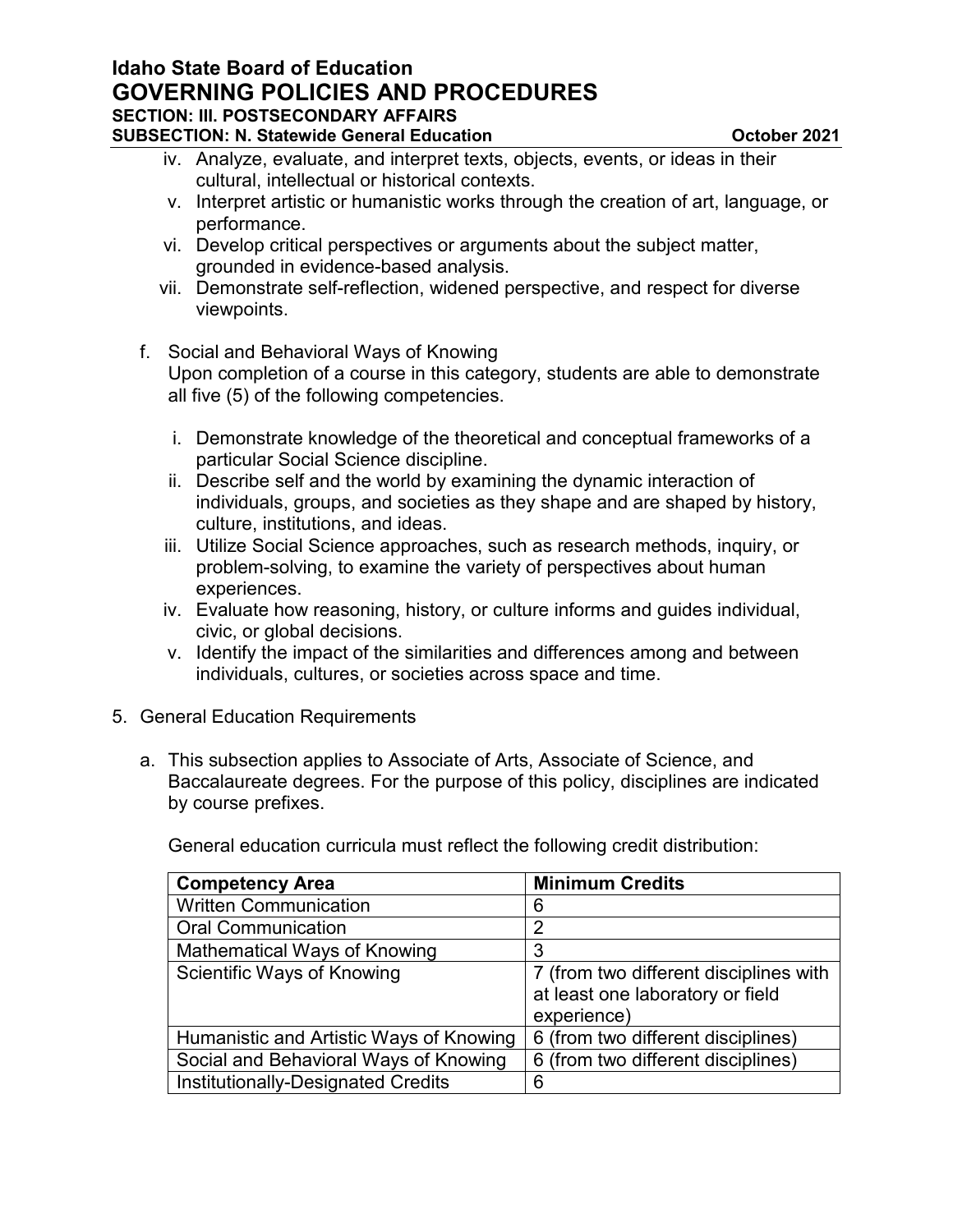- i. GEM courses are designed to be broadly accessible to students regardless of major, thus college-level and non-GEM pre-requisites to GEM courses should be avoided unless deemed necessary by the institution.
- ii. Additional GEM courses, beyond the general education curricula, may be required within the major for degree completion.
- b. This subsection pertains to Associate of Applied Science (AAS) degrees.

The general education curricula for the AAS degree must contain a minimum of fifteen (15) credits, so distributed in the following areas:

| <b>Competency Area</b>                 | <b>Minimum Credits</b> |
|----------------------------------------|------------------------|
| <b>Written Communication</b>           |                        |
| <b>Oral Communication</b>              |                        |
| Mathematical Ways of Knowing           |                        |
| Social and Behavioral Ways of Knowing  | ົ                      |
| Any general education course including | ົ                      |
| institutionally designated courses     |                        |

- c. GEM courses and institutionally designated courses shall transfer as meeting an associated general education competency requirement at any institution pursuant to Board policy Section III.V.
- 6. Governance of the General Education Program and Review of Courses
	- a. GEM courses are developed by faculty and approved via the curriculum approval process of the institution delivering the courses. Faculty discipline groups representing all institutions shall meet at least annually or as directed by the Board, to ensure consistency and relevance of general education competencies and courses approved for their respective GEM competency areas.
	- b. Common Course Indexing is developed for courses offered within the GEM framework to provide greater transparency and seamlessness within transfer processes at Idaho's postsecondary institutions. Common-indexed courses are accepted as direct equivalents across institutions for transfer purposes. Common course indexing shall include common course prefix, common course number, common course title, and common GEM discipline area designation. The common course number shall be three digits in sequence, but can be preceded by a single digit if four numbers are utilized by the institution (x###).

The common course list shall be approved by the Board on an annual basis and shall be maintained by the Board office. Changes to the list may be proposed by faculty discipline groups to the General Education Matriculation Committee. Proposed additions or removal of courses on the common course list must be